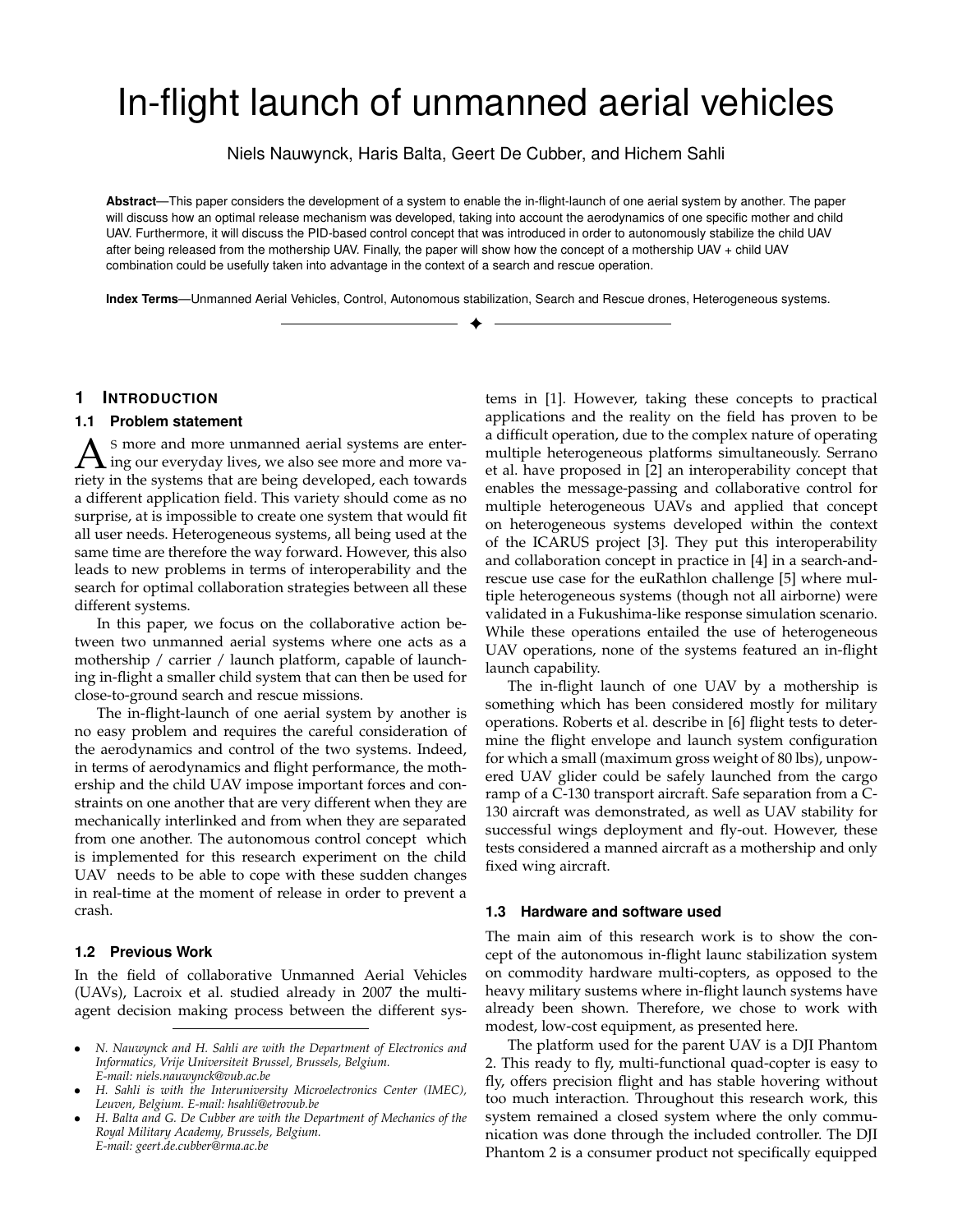

(a) DJI Phantom 2 (b) Parrot AR Drone 2.0

Fig. 1. DJI Phantom 2 and Parrot AR Drone 2.0 UAVs used as mother-UAV and child-UAV in this research work.

to carry any load but did offer the requirements for the proof of concept. By removing the pre-installed camera, the total mass of the parent UAV is 1093 g. Figure 1a displays the Phantom 2 without the camera attached.

The platform used for the child UAV is the Parrot AR Drone 2.0. This UAV is mostly conceived as a toy which makes it quite popular and affordable. This UAV has a starting mass of 501 gram. By sacrificing security and durability we are able to reduce the weight with 58 g. This however meant that no protection hull was present during crashes, bringing the lowest mass to 443 g. Figure 1b displays the Parrot AR Drone 2.0 without the protective hull.

The Parrot AR Drone 2.0 is used frequently in research since it is programmable in a ROS [7] interface, making use of WiFi communication for input and output. A ROSdriver is provided to create a communication channel with the UAV. This communication driver offers a great deal of functionalities that were used for the in-flight launch software, such as:

- 3-dimensional rotation values from the  $X$ ,  $Y$  &  $Z$  axis;
- magnetometer readings in three-dimensional space;
- pressure from the barometer;
- linear velocity in three-dimensional space;
- linear acceleration in three-dimensional space;
- estimated altitude;
- motor pulse width modulation values;
- forward and downward facing camera stream;
- movability through yaw, pitch and roll.

#### **2 DESIGN OF THE RELEASE MECHANISM**

As the child UAV still has a task to complete after being launched, as much weight as possible should be left on the parent UAV. This meant that a design was made where the actual launch mechanism was hanging on the parent UAV.

A major issue in the design process of developing a release mechanism on the child UAV was to prevent any unwanted rotations due to wind etc, which would cause system instability. Therefore, a child-UAV release mechanism was designed, consisting of a base plate and a locking mechanism, terminating in an O-ring where a hook can be attached. Once the design was fully made it was 3D printed. The design turned out to be 44 g. Adding the 44g to the 443g of the child UAV made sure that the child UAV now had a total mass of 487 g. Note that it is technically not possible for a DJI Phantom 2 to support such a payload, therefore it is required for the child UAV to help with lifting its own mass pre-release by spinning its rotors. Figure 2a shows



(a) Release mechanism on the (b) Release mechanism on the child UAV mother UAV

Fig. 2. Release mechanism on the child UAV.

the result of this design: a lightweight, stern and rotation resistant component capable of carrying the child UAV.

As discussed above, the child UAV can be carried through an o-ring. This was specifically done to create an easy to use launch mechanism on the parent UAV. The major difficulty on the parent-side was to include a mechanism that can increase or decrease the distance between the parent and child UAV. Indeed, due to turbulence effects under the mother aircraft, it is required to release the child UAV at a reasonable distance from the mother UAV, sufficiently away from the turbulence zone. This so-called "downwash" area can be modeled or experimentally measured [8]. In our case, as we lacked the input of the necessary modelling parameters, an experimental study was required. We therefore needed to experiment with difference release altitudes (measured between the mother and child UAV) in order to study these effects. Therefore, a winch system was developed, consisting of a PCB-controlled servo motor. Once 3D printed, the base plate extension creates a functional winch system as seen in Figure 2b. The parent UAV now has the possibility to lower the UAV to any desired launch height from a remote site. The final design of the parent UAV release mechanism has a mass of 245g, bringing the total mass of the parent UAV to 1338g.

# **3 AUTONOMOUS STABILIZATION**

In order to be platform independent a new PID controller is created that takes over the default hovering function embedded in the used devices, taking into account the constant turbulence by the parent UAV. Since we wanted a platform-independent solution, we did not rely for this on the built-in stabilization method that also makes use of the downward facing camera. For the creation of the PID controller, a custom package was created that subscribed to the navigation data and odometry. In return, it could publish to the necessary yaw, pitch and roll values, calculated as control commands to stabilize the UAV.

In the implementation the maximum reference speed of the UAV is limited to 0.6 which prevents it from performing jerky movements. The velocity error is calculated by the difference of the navigation commands of yaw, pitch and roll and the incoming odometry values. This value is assigned to the proportional gain. The integral gain is calculated with the previous integral gain and the proportional gain. By using the proportional gain we are able to determine the integral gain seen on Figure 3, based on a set limit, the current situation of the error (new\_err) and the previous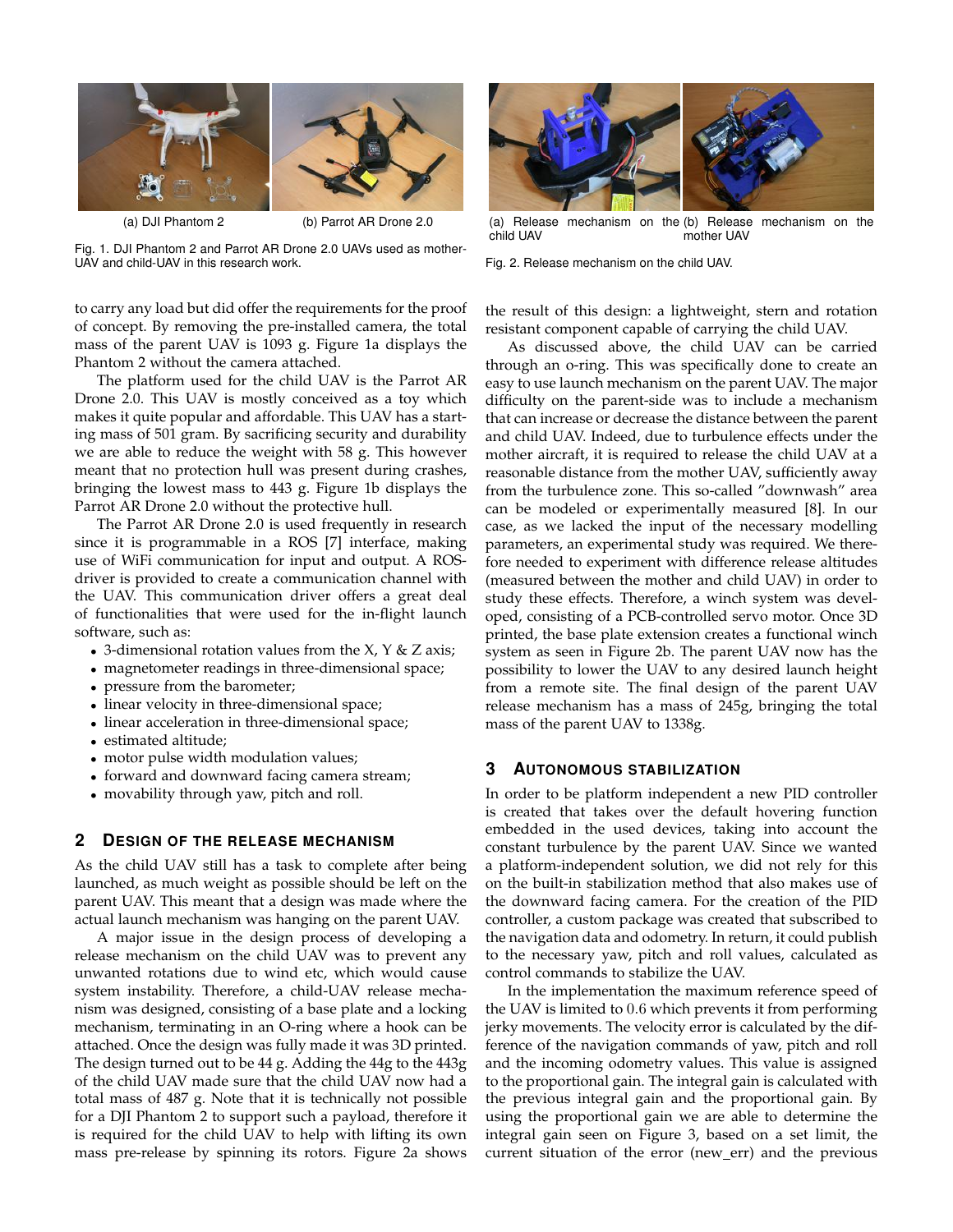integral gain (i\_term). Lastly, the derivate gain is calculated by filtering the incoming odometry data.

```
def FilterVelocity(self, velocity):
    result = 0.0self.m_input_buffer[0] = velocity
    for i in range(0, 30):
       result += self.m_input_buffer[i] * self.m_coeffs[i]
    for x in range(0, 30):
        self.m\_input_buffer[x] = self.m\_input_buffer[x - 1]return result
def ITermIncrease(self, i_term, new_err, cap):
    result = 0.0if new err < 0 and i term > 0:
       result = max(0.0, i_{\text{term}} + 2.5 * new_{\text{error}})elif new_err > 0 and i_term < 0:
       result = min(0.0, i_{term} + 2.5 * new_error)else:
        result = i_term + new_errorif i_term > cap:
        result = capif i_term < -cap:
        result = -capreturn result
```
Fig. 3. Calculation of the PID controller values

After a successful series of static tests (manually pushing the UAV from its stable position, using the proposed PIDbased stabilization method to prevent a crash), in-flight launch tests were performed, with a different separation distance between the both UAVs: 140cm, 100cm and 60cm.



(a) UAVs before launch (b) UAVs after launch

Fig. 4. In-flight launch on the child UAV by the mother UAV.

Using a **140cm launch distance** (https://youtu.be/ hvxIr1gvgtc), the PID controller does not need to change the yaw, pitch or roll values. Its only task is increasing the power on all four motors to counteracting the descent. This is a fairly easy task and the release goes therefore quite smooth.

Using a **100cm launch distance** (https://youtu.be/ -HsyfGzBpow), the behaviour is in most cases similar to the previous case (140cm). However, sometimes we observe that the child UAV needs to compensate pre-release already for the extra downward forces induced by the downwash of the mother UAV. The result is that the PID controller acquires the correct height by lifting its own weight, not relying on the strength of the parent UAV. Once the child

UAV is released, it does not need to adjust anymore to any turbulence anymore, just like in the previous experiments and the release goes smooth.

Using a **60cm launch distance** (https://youtu.be/ 3Xvp1fMt6tg), the PID controller is no longer capable of recovering the turbulence induced by the rotors of the parent UAV and the child UAV always crashes upon release. In all of the four runs made, the release was never possible because the parent UAV created turbulence on the child UAV. This turbulence interfered with the spinning propellers of the child UAV which made it move all over the place. Because of the moment of the child UAV, the parent UAV also started to wiggle which only increased the movement on the child UAV, repeating this pattern until a crash occurred. Obviously, this means that here we have reached the limits of what was possible with the given platforms and the proposed control and stabilization paradigm.

# **4 VALIDATION OF THE CONCEPT IN A SEARCH & RESCUE USE CASE**

In order to present a meaningful use case for the validation of the proposed system, the field of search and rescue was chosen. This specific domain was not chosen by accident, as the specific requirements of the search and rescue workers [9] often demand for multiple heterogeneous robotic tools to be deployed. Indeed, large fixed wing systems are required to have a permanent eye in the sky and to create a map of the area, whereas rotorcraft are generally more suited for outdoor victim search or dropping rescue kits, whereas small rotorcraft are excellent for indoor victim search. In this context, we envision a search and rescue operation where a large UAV launches a smaller one at a specific site, such that this small UAV can go and search for victims.

A necessary requirement for using a UAV for victim search is the capability to detect human survivors in a totally unstructured environment. For scene analysis, using the on-board camera, the UAV has to detect and classify the objects seen by the camera. For this purpose a a deep neural network is used to achieve semantic segmentation, assigning a class label to every pixel. A deep neural network is another form of an artificial neural network which has shown spectacular accuracy on datasets with large feature and solution space. Since deeper networks often have more vanishing gradient problems and exploding gradient problems, they are harder to train than other networks.

For this application, we will use the on the ENet semantic segmentation algorithm [10], which uses a deep neural network architecture to provide real-time semantic segmentation for self-driving vehicles. By requiring 75 times less FLOPs and 79 less parameters it functions eighteen times faster than existing models by early down-sampling, nonlinear operations, changing the decoder size, regularization and much more.

To train from a dataset a modified version of Caffe [11] was used which supported all the necessary layers for ENet. This requires a training and testing set where first the encoder is trained with pre-labeled objects from the data set [12]. After about 75 000 iterations, we noticed convergence with a minimum of 80% training accuracy. After finishing